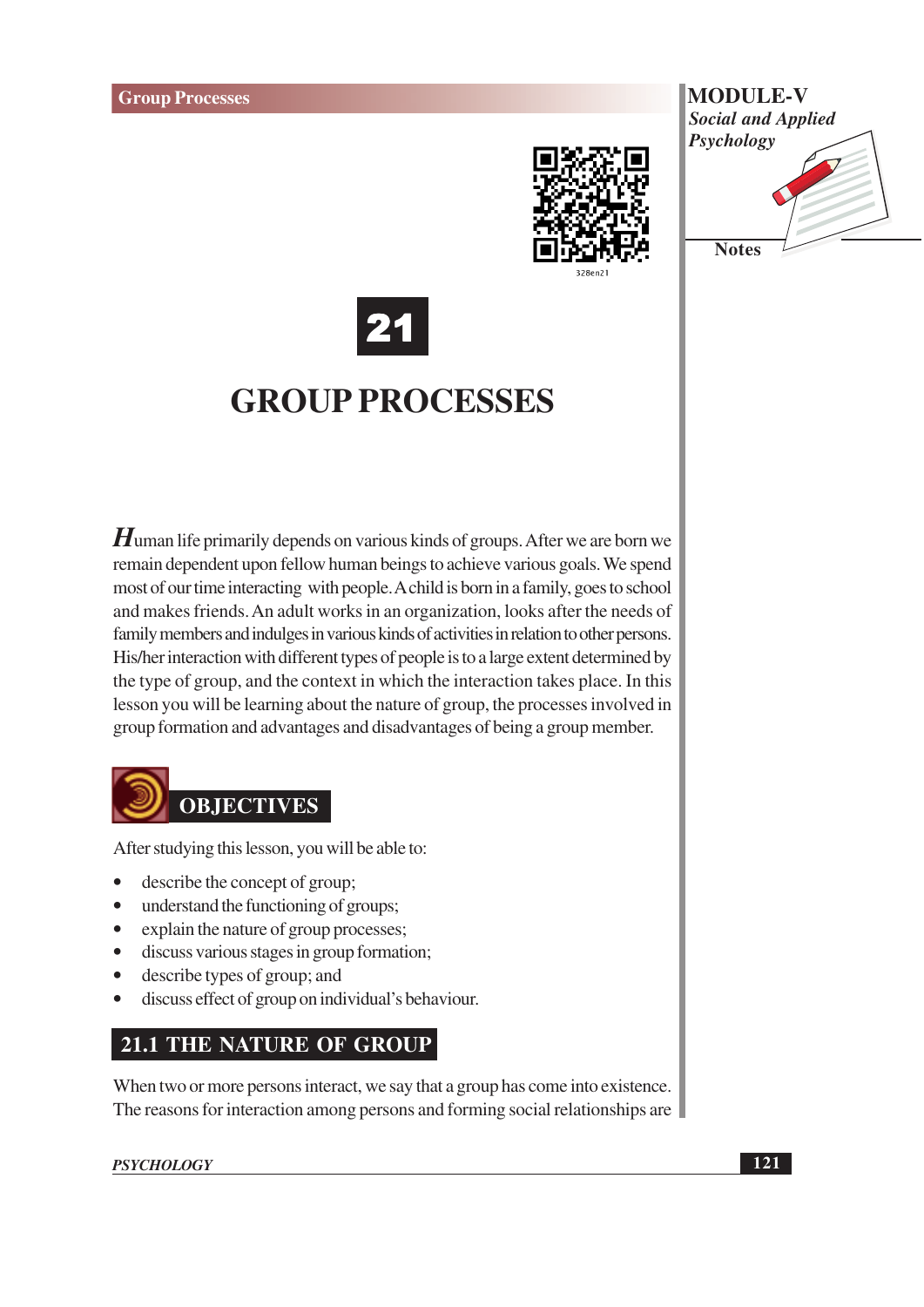

**Notes** 

many. For example, students might interact to collaborate for their studies outside the classroom. Others might interact as they live at one place and share a common goal. They may want to play together and fulfill the need for companionship. Some people might meet by chance but continue to interact because they find each other's company mutually rewarding. Thus it is clear that each group strives to achieve a goal. The more explicit a goal is, the greater the interaction and cooperation among the group members. The relationship among group members remains stable or continues for some time (months, or years). The group also has a structure and members think that they are part of a group or have a feeling of belongingness.

At the physical level any collectivity with a purpose can be called a group. A class of fifth grade children is a group, a committee of bank officials is a group, two carpenters manning a saw to cut a large piece of timber form a group, and a team playing football is also a group, and so on. All these groups exist at the physical level and have direct or face to face interaction. In these groups direct and immediate communication among the members of group is possible and usually takes place.

Persons possessing certain common characteristics, too, are conceived to form a group. For example, all Sikh students in a class may be conceived to form a group; all left-handed students in the small class form another set; all elements in the set possess at least one common characteristic which non-members may lack. There need not be any face-to-face communication among the members in such sets. One member may not necessarily know another member.

Thus, it may be said that a group comprises of two or more persons who interact and share common goals. They have stable relationship and are interdependent and perceive themselves as belonging to this collectivity.

The most important characteristic of a group is interdependence. It may be related to behaviours and outcomes tasks. Let us examine three types of interdependencies:

- (i) The interdependence of behaviour refers to the fact that the behaviour of one member gives rise to another member's behaviour and which in turn forces the entire group to perform certain functions.
- (ii) The interdependence of outcome refers to the fact that each member's outcome (received reward) is not the result of his/her behaviour alone but is also dependent upon the behaviour of other group members. For example, while walking on a road, you are safe till someone hits you from the back or the front side. It also implies shared fate, that is, the outcome of an event has more or less equal implications for the welfare of every member of the group.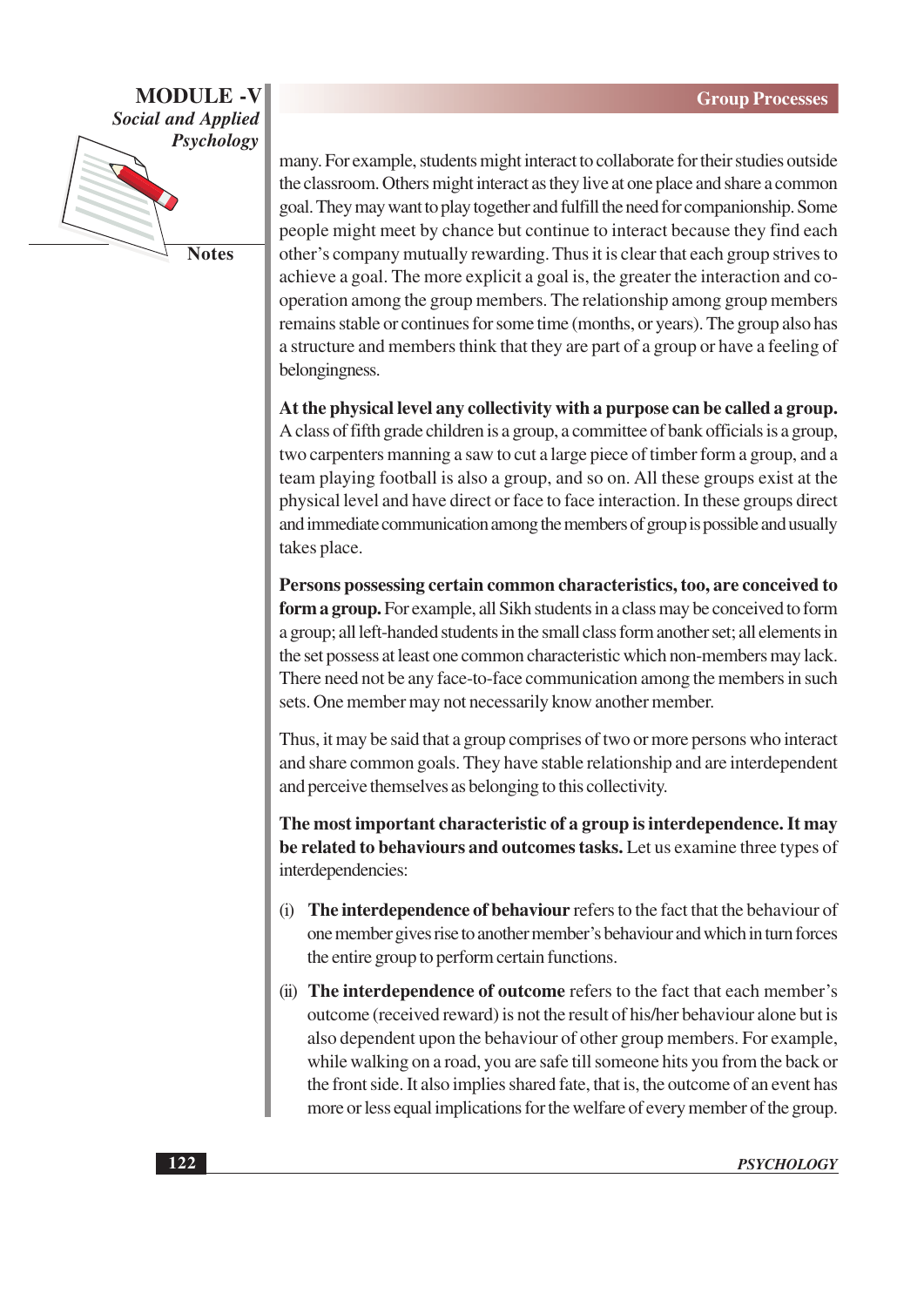(iii) Task interdependence refers to the fact that to achieve a goal, group members need to coordinate their activities. For example, in playing football or cricket, coordination of activities of different players is essential for winning the game. They work on the basis of the principle of complementarity.



- 1. Define a group?
- 2. What is the most important characteristic of a group?

# **21.2 HOW GROUPS OPERATE?**

Whenever a group is organized or formed it functions on the basis of certain norms. Also, the group members perform different roles. They also vary in status. Finally, a group may be highly integrated and members may share cohesiveness or may lack it. It will be good if we are clear about these aspects of group functioning.

- (a) Roles: In any group different members are required to perform different roles. You will recollect that in various associations we get people who occupy the roles of president, secretary, treasurer etc. All of them perform different roles which help achieving group goals.
- (b) Norms: Each group functions according to certain rules. These rules constitute the norms. They may be explicit or implicit and regulate the behaviours of group members. It is expected that members must accept the norms
- (c) Status: The different roles carry a specific rank or standing in the group. This standing is related to nature of task assigned and power to influence decision making. Thus status differences emerge in the group.

# **21.3 THE NATURE OF GROUP PROCESSES**

After knowing the nature of a group, you may be interested in knowing why people join groups, how groups are formed, and what are the experiences of joining a group. Let us examine these questions in some detail.

## **Reasons for Joining the Group**

People often join a group primarily for the reason that it enables them to receive certain benefits or need satisfaction. They often extend opportunity to achieve certain desired goals. For example, a football player would like to be a member of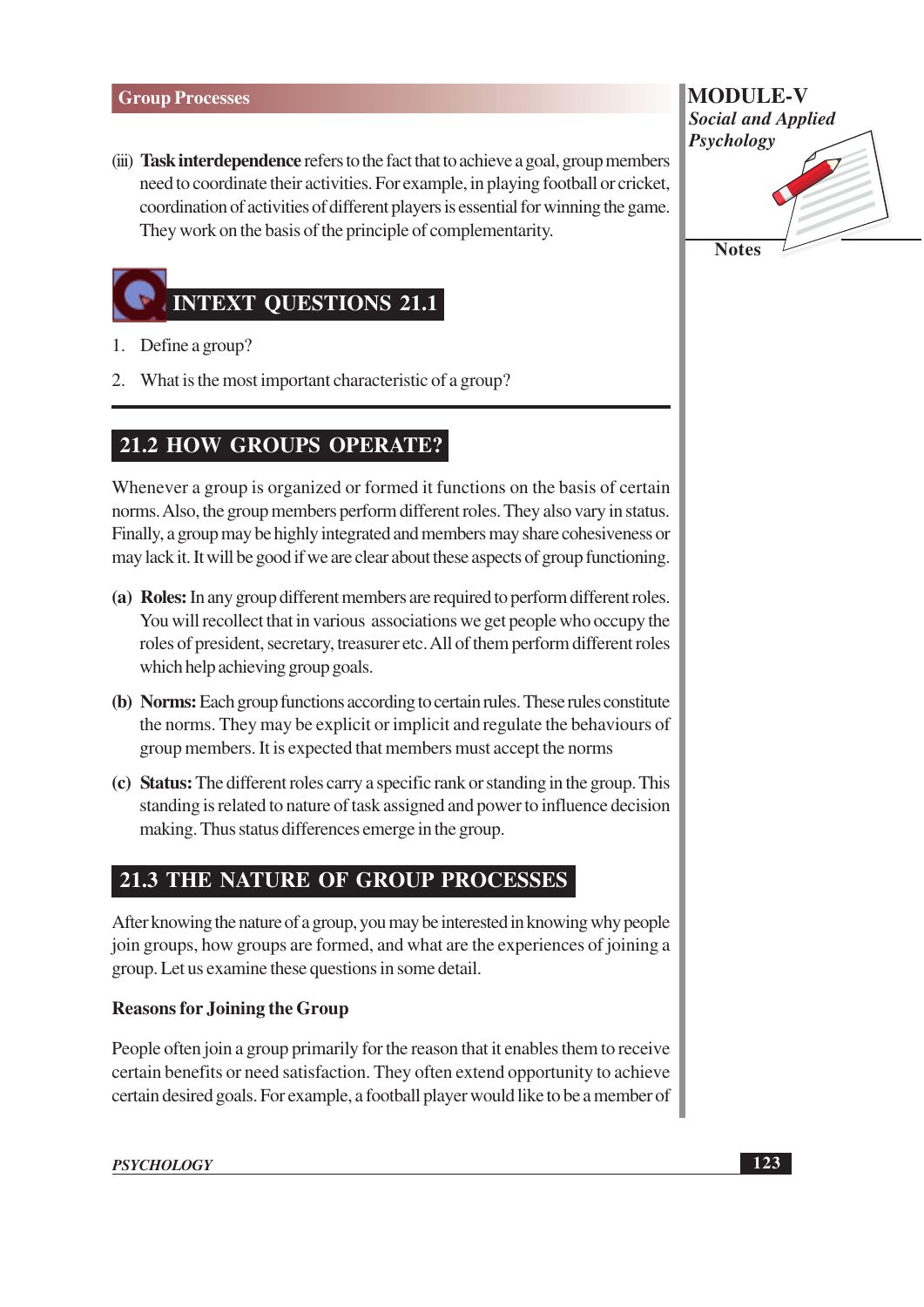

**Notes** 

the football team as it would enable him to play football. A group can be helpful to individual in at least four ways:

- (i) People join a group because groups help to achieve those goals that one cannot attain individually. For example, you join a group because your friend or teacher is a member of the group.
- (ii) You join a group because you feel that the group members have resources (economic or otherwise) which can at times be helpful to you.
- (iii) People often join a group to meet the need for security. People get protection when they become members of particular groups.
- (iv) Groups help to **provide positive social identity** to its members. People who are members of various groups tend to have a positive feeling and positive self appreciation simply because of being members of that group.

In brief people join groups because groups help achieving goals, have resources, meet the need for securites and provide social identity.

# **Outcome of Group Experiences: Cohesiveness**

A number of outcomes occur when people come together over a period of time. For example, being a member of group provides satisfaction to the group member. We all feel proud of being an Indian, or studying in a particular school, or working with a particular organization. Thus, a sense of satisfaction leads to cohesiveness in the group. A cohesive group has a higher level of solidarity and consensus. There are forces in the structure of the group that act on the members to remain in the group.

# 21.4 STAGES IN GROUP FORMATION

The formation of group follows four stages. These are: (a) orientation (b) focus (c) regulation and (d) formalization. Let us learn more about the important features of these stages:

## **Stage 1 – Orientation**

In the initial stage of group formation, the potential or would be members make an attempt to assess their gains and losses for working together and interacting over a period of time. At this stage people judge about their potentialities and the goals of the group. They become more concerned about their benefits or losses while joining a particular group. People spend much time in asking and answering questions about one another's interest, abilities and knowledge etc.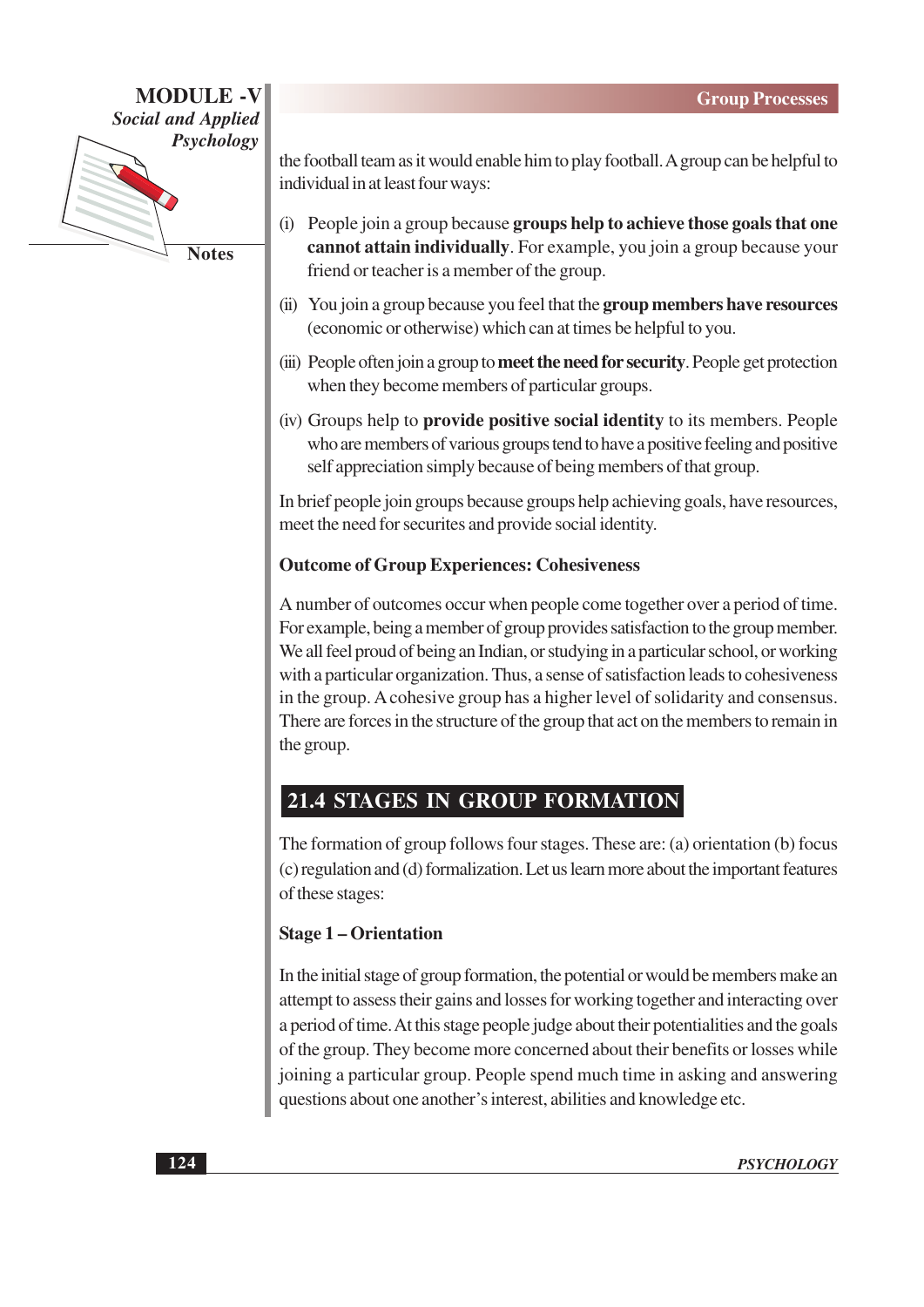### **Stage 2 – Focus**

When an individual decides that it is in their interest to form a group to achieve a specific goal, their focus gets centred on the means (or how) to achieve the goal. At this point the members become clear about their contribution to achieve the group goal, the other available resources, and the likely benefits to be received by the members of that group.

### **Stage 3 – Regulation**

Due to interaction over a longer period of time, a pattern in the social exchange of the group members emerges. The roles and functions of each member are clearly defined. It is at this stage that one member becomes the leader of the group and starts playing a decisive role in shaping the activities of the group. Other members look forward to that leader for guidance.

### **Stage 4 – Formalization**

During this phase, the norms and roles that emerge during the third stage become formalized. Members of the group, either in writing or in their speech, acknowledge the existence of these rules and show their willingness to comply with them.

# **INTEXT QUESTIONS 21.2**

- 1. Why do people join groups?
- 2. Name the four stages in formation of a group.

# **21.5 TYPES OF GROUPS**

There are generally two types of groups:

- (i) Primary groups
- (ii) Secondary groups

Primary groups are characterized by more or less continued, intimate, face-to-face association and cooperation. The most important example of primary group is the family, where one can observe close, face-to-face interaction in family. The members of a primary group have a common fate. Primary group is the nucleus of all social organizations. Such groups exert profound influence on shaping the personality of children.

Secondary groups, in contrast, are special interest groups. For example, membership to these groups is voluntary. One may be a member of a professional

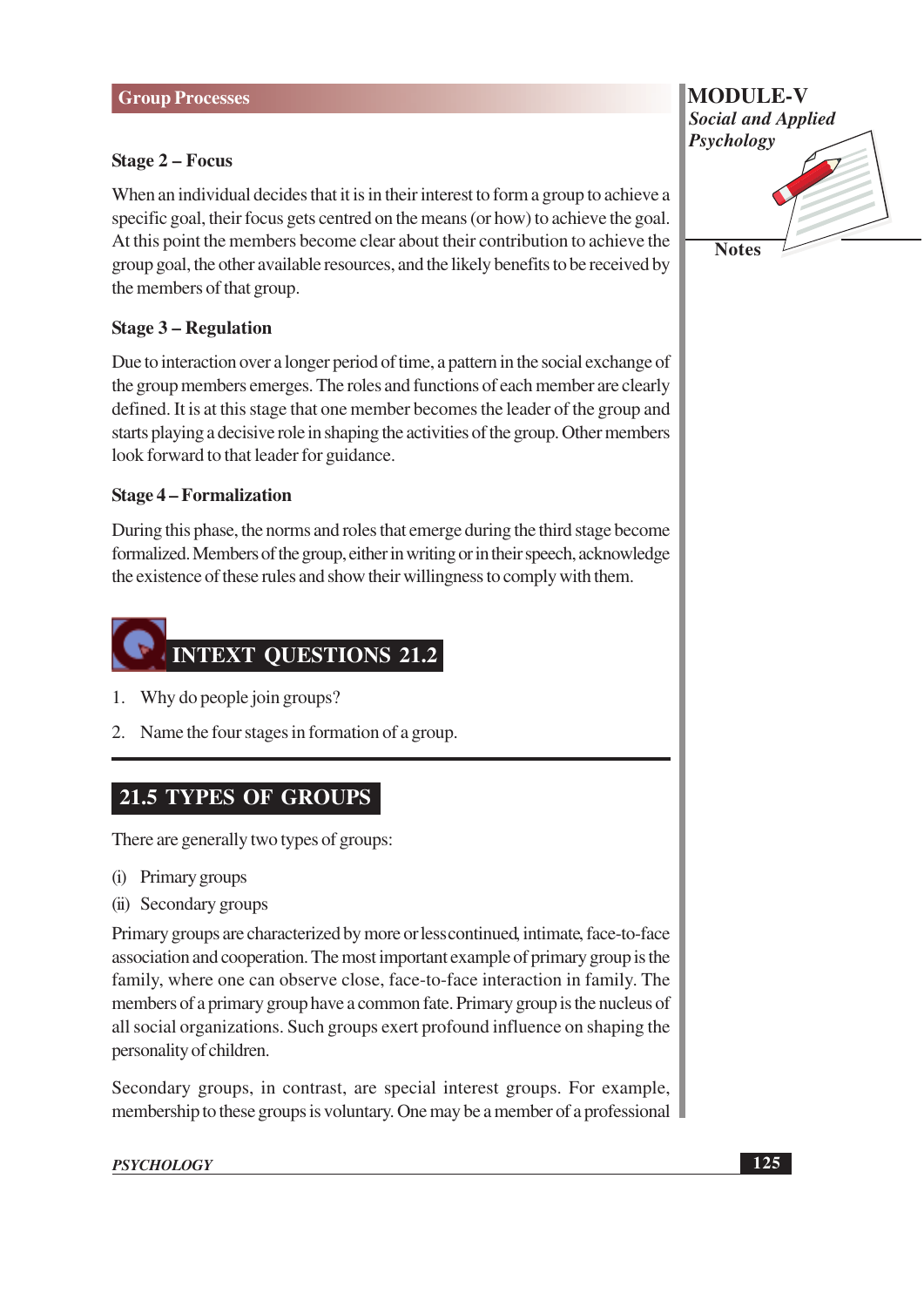

**Notes** 

group such as doctors, engineers, teachers, artists and so forth. The members of these groups do not necessarily have face-to-face contact although there may be direct interaction among them.

People become members of a secondary group to satisfy their psychological needs such as prestige, companionship, etc. When their needs are satisfied by the group, the individuals take on the secondary groups attitudes more readily that they might otherwise.

# **INTEXT QUESTIONS 21.3**

- What are the two types of groups?  $\mathbf{1}$ .
- 2. Give an example of a secondary group.

# **21.6 EFFECTS OF GROUP ON INDIVIDUAL'S BEHAVIOUR**

Becoming a member of a group on the part of an individual appears to influence his or her behaviours in many ways. Let us examine some of the important influences in detail.

### **Decision Making**

It has been found that while taking decisions an individual, when left alone, takes less risk. On the other hand, when he or she is present in a group, there appears a tendency on the part of an individual to take greater amount of risk. The group as a whole takes greater risk than the individual. This phenomenon is popularly known as risky shift.

The question then arises as to why groups take greater risk than individuals? It is believed that it is due to the spread of responsibility. The fact that there are others to share the blame if failure occurs makes each group member feel lesser degree of personal blame for a possible failure. The risky shift also results in part from persuasive communication. If most members of a group agree that risk is the correct response to the problem under consideration, then most of the reasons and justifications brought out in the discussion shall favour risk.

### **Social Facilitation**

Social facilitation refers to the influence of the presence of others persons on one's performance. Try to recall your own behaviour. When you are performing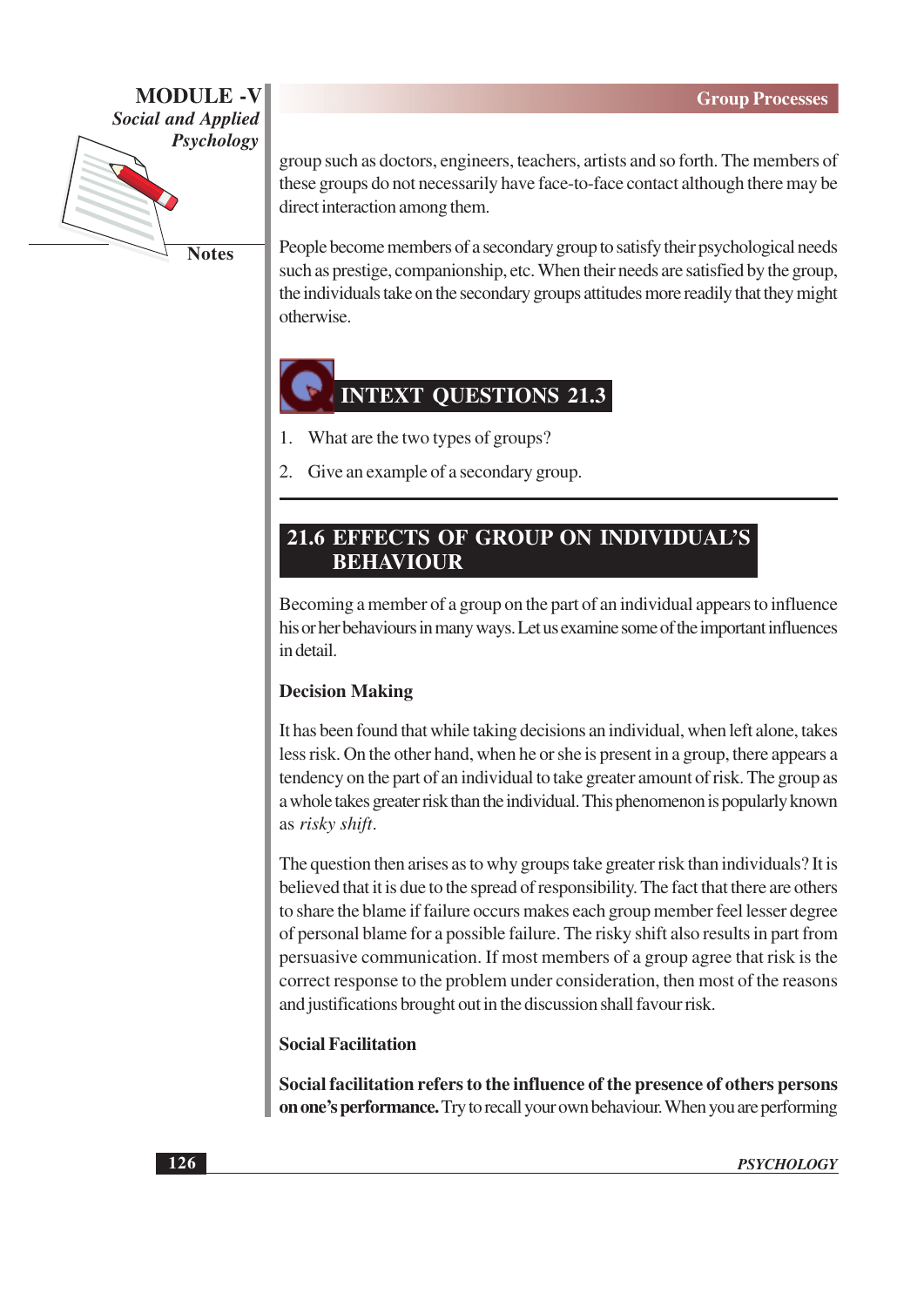an easy task or something which you know very well, there is a possibility that other group members such as parents or teachers will evaluate your work, and you try to show your best performance. On the other hand, such awareness interferes with your ability to perform when the task is complex and your performance decreases.



- 1. Why does a group take greater risk than an individual?
- 2. What is social facilitation effect?

# WHAT YOU HAVE LEARNT

- Persons possessing certain characteristics with a common goal often form a group.
- A group is a subpopulation within a large population with which individuals may be identified as included and belonging to it.
- Interdependence is an important characteristic of a group. It means that the behaviour of one member gives rise to another member's behaviour, which results in forcing the group to perform in certain ways.
- People join groups for different reasons because groups are beneficial and group members have resources and responsibilities which can be shared.
- Cohesiveness refers to the belief of the individuals that being a member of a particular-group would be rewarding.
- The formation of a group follows four stages, which include orientation, focus, regulation and formalization.
- There are two types of groups: Primary and Secondary.
- Group formation has an effect on individual's behaviour like decision making and performance.



- 1. Define a group.
- 2. List down the characteristics of a group.
- 3. Describe briefly the four stages in the evolution of groups?

## **PSYCHOLOGY**